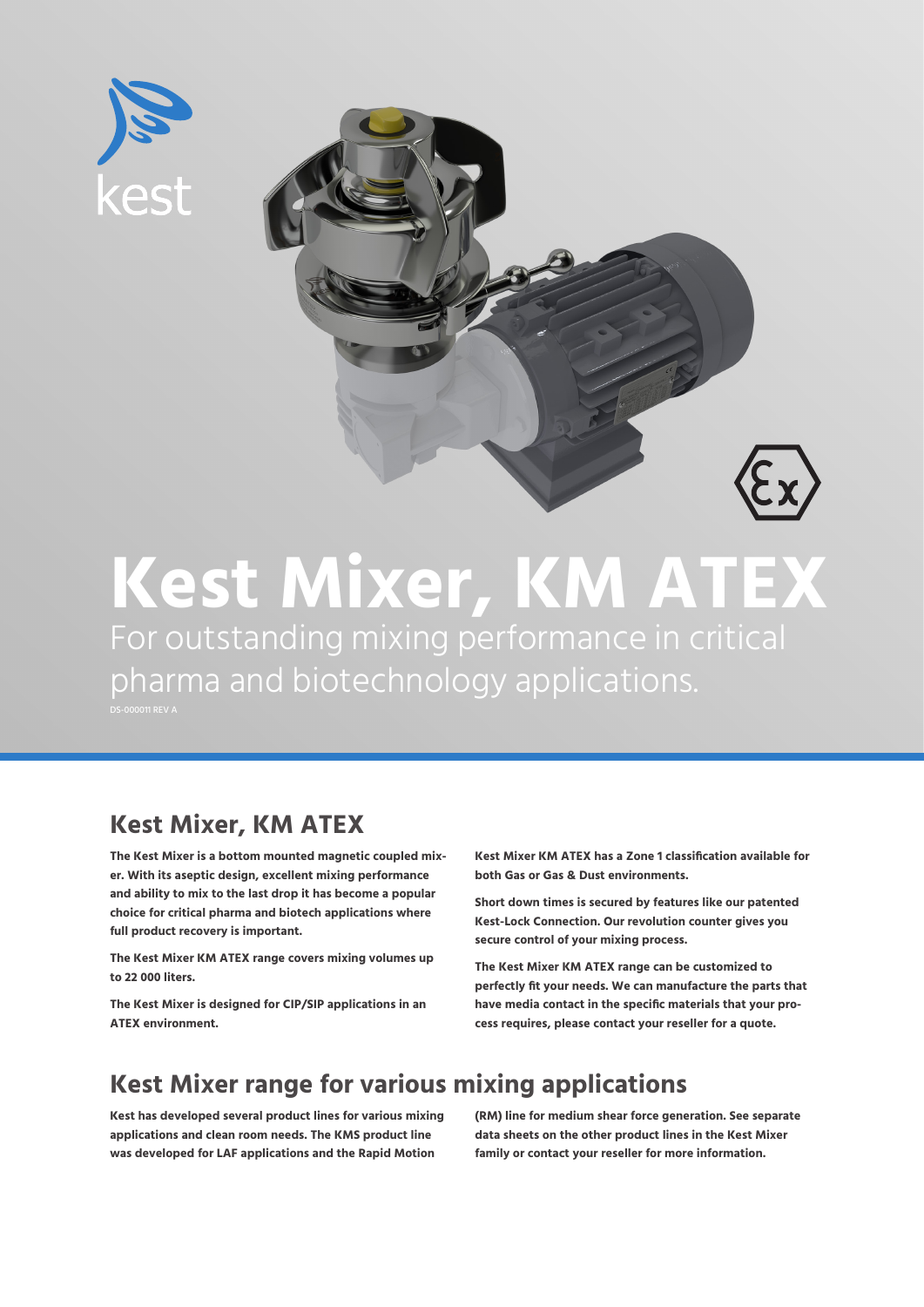# **Kest Mixer KM ATEX, general information**



**Tank Plate**

The Kest Mixer is a magnetically coupled mixer containing 4 modules, Mixing head, Male Post, Tank plate and Drive Unit.

To secure the integrity of the tank, the tank plate is welded into the tank, the mixing head and drive unit couples through magnetic forces. When installing the tank plate, make sure to use the welding tool and to follow the welding guideline.

Select the appropriate model. For complex mixing applications contact your reseller for consultation.

Decide upon optional drive unit features like Revolution counter and you will find the order information, Ref. No., for each part in this data sheet.

The Kest range of ATEX mixers comply with the following ATEX classifications, see explanation below.



**Drive Unit**





**Mail:** info@kest.se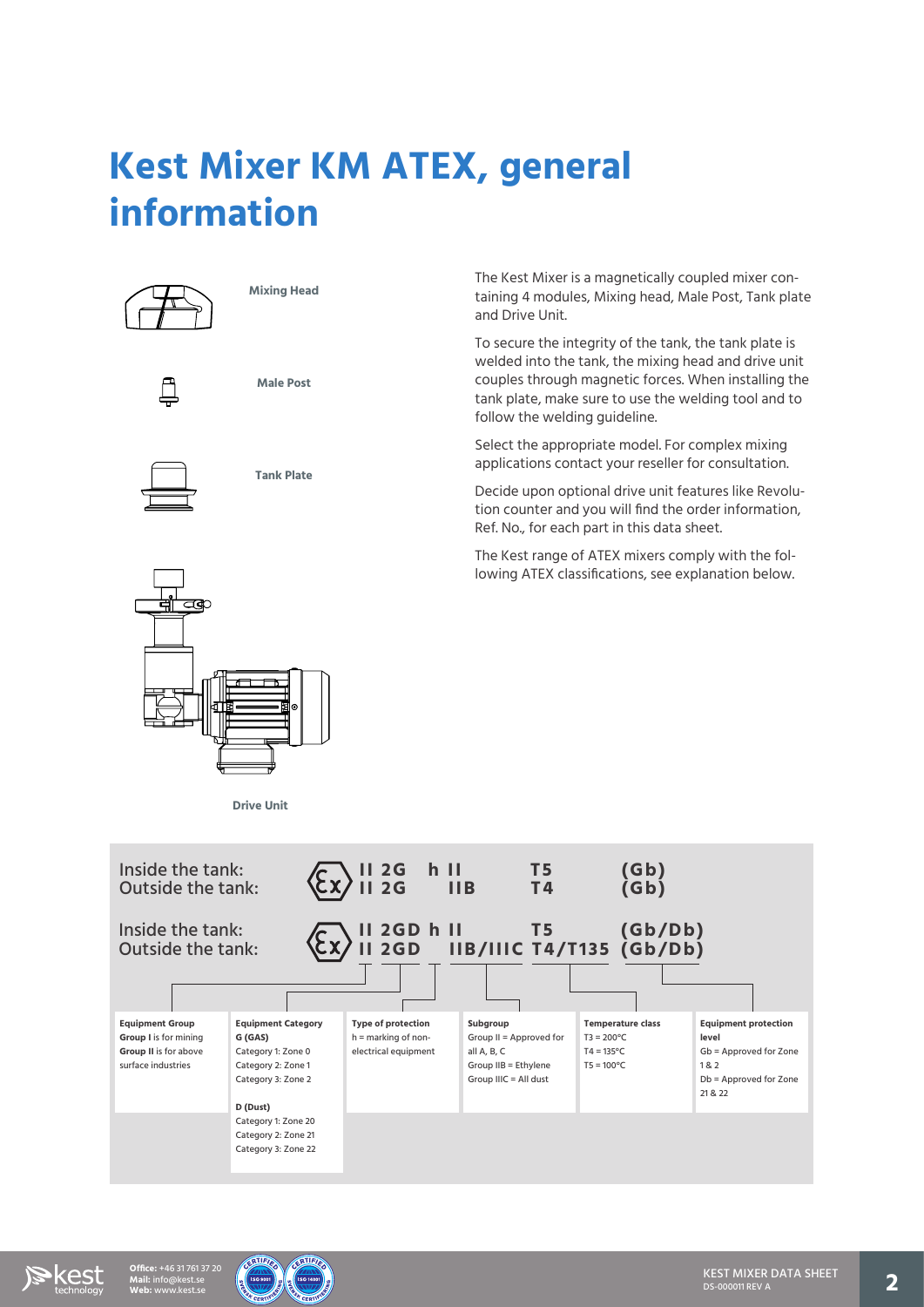### **Kest-Mixer ATEX, dimensions**





| <b>MODEL</b>         | A<br>mm<br>$[$ in] | B<br>mm<br>$[$ in] | C<br>mm<br>$[$ in] | D<br>mm<br>$[$ in] | Е<br>mm<br>$[$ in] | F<br>mm<br>$[$ in] | G<br>mm<br>$[$ in] | н<br>mm<br>$[$ in] | mm<br>$[$ in] |
|----------------------|--------------------|--------------------|--------------------|--------------------|--------------------|--------------------|--------------------|--------------------|---------------|
| KM-0/3 ATEX          | 300                | 172                | 96                 | 123                | 55                 | 82                 | 33                 | 12                 | 28            |
|                      | [11.811]           | [6.772]            | [3.779]            | [4.843]            | [2.165]            | $[3.228]$          | [1.299]            | [0.472]            | $[1.102]$     |
| KM-3/7 ATEX          | 300                | 172                | 96                 | 123                | 55                 | 96                 | 46                 | 12                 | 28            |
|                      | $[11.811]$         | $[6.772]$          | [3.779]            | $[4.843]$          | $[2.165]$          | [3.780]            | $[1.811]$          | $[0.472]$          | $[1.102]$     |
| <b>KM-7/20 ATEX</b>  | 300                | 172                | 96                 | 123                | 84                 | 120                | 56                 | 16                 | 28            |
|                      | [11.811]           | [6.772]            | [3.779]            | [4.843]            | [3.307]            | [4.724]            | $[2.205]$          | [0.630]            | $[1.102]$     |
| <b>KM-20/70 ATEX</b> | 300                | 172                | 100                | 123                | 89                 | 142                | 71                 | 20                 | 28            |
|                      | [11.811]           | [6.772]            | [3.937]            | [4.843]            | [3.504]            | [5.591]            | [2.795]            | [0.787]            | $[1.102]$     |
| KM-70/120 ATEX       | 340                | 185                | 120                | 138                | 118                | 160                | 71                 | 20                 | 40            |
|                      | [13.386]           | [7.283]            | [4.724]            | [5.433]            | [4.646]            | [6.299]            | [2.795]            | [0.787]            | $[1.575]$     |
| KM-120/230 ATEX      | 388                | 213                | 128                | 156                | 148                | 184                | 73                 | 20                 | 50            |
|                      | [15.278]           | [8.386]            | [5.039]            | [6.142]            | [5.827]            | [7.244]            | [2.874]            | [0.787]            | $[1.966]$     |
| KM-230/600 ATEX      | 388                | 213                | 130                | 156                | 159                | 192                | 119                | 30                 | 50            |
|                      | [15.278]           | [8.386]            | $[5.118]$          | $[6.142]$          | [6.260]            | $[7.559]$          | [4.685]            | $[1.181]$          | $[1.966]$     |
| KM-600/1300 ATEX     | 420                | 224                | 135                | 171                | 240                | 220                | 150                | 30                 | 60            |
|                      | [16.535]           | [8.819]            | [5.315]            | [6.732]            | [9.449]            | [8.661]            | [5.906]            | [1.181]            | $[2.362]$     |
| KM-1300/2200 ATEX    | 548                | 255                | 120                | 196                | 240                | 273                | 124                | 30                 | 85            |
|                      | $[21.575]$         | [10.039]           | [4.724]            | [7.717]            | [9.449]            | [10.748]           | [4.882]            | [1.181]            | [3.346]       |



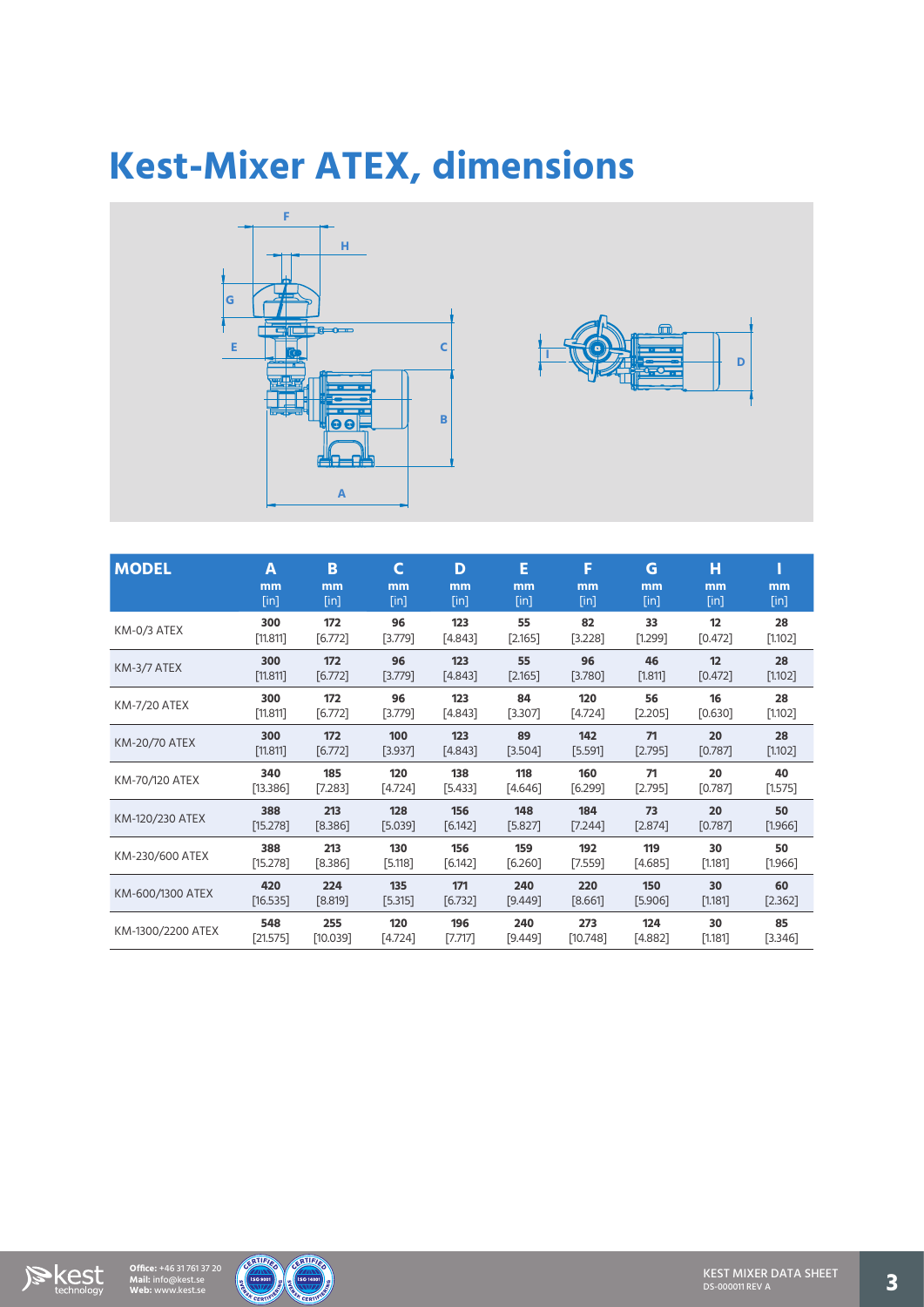# **Kest Mixer KM, specifications**



**Mixing Head Male Post Tank Plate**





### **MECHANICAL SPECIFICATIONS**

|                          | <b>Mixer head</b>                                                                               | Male post              | <b>Tank plate</b>          |
|--------------------------|-------------------------------------------------------------------------------------------------|------------------------|----------------------------|
| Material grade           | EN 1.4435/ASTM 316L, Silicone carbide (SiC)                                                     | Zirconium Oxide (ZrO2) | <b>EN 1.4435/ASTM 316L</b> |
| Material requirement     | EN 10 272/10028-7, A479/A240 or SA479 SA240                                                     |                        |                            |
| Documentation            | Heat Certificate 3.1 acc. to EN 10 204                                                          |                        |                            |
| Surface finish           | Ra≤[0.5 µm] [20 µin] Polished - on surfaces in product contact                                  |                        |                            |
| Design Temperature       | [0°C to +150°C] [+32°F to +302°F]                                                               |                        |                            |
| Operating temperature    | [0°C to +135°C] [+32°F to +275°F]                                                               |                        |                            |
| Design Pressure          | [-1 bar(g) to + 10 bar(g)] [-14.5 psi to 145 psi]                                               |                        |                            |
| pH range                 | $1 - 14$                                                                                        |                        |                            |
| Marking                  | Head and Bearing is marked with ID No. Tank plate is marked with material grade and heat number |                        |                            |
| Packing                  | Each item is sealed in vacuum plastic bag, labelled with article code and packed in a box       |                        |                            |
| Male bearing sealing     | EPDM or Silicone, approved acc. FDA regulation CFR 177.2600, USP Class VI                       |                        |                            |
| <b>Quality Assurance</b> | Each product is controlled and tested acc. to Kest Technology quality assurance system          |                        |                            |

### **Kest Mixer KM, weights**

| <b>MODEL</b> | <b>MIXING HEAD MALE POST</b><br>kg/[lb] | kg/[lb]       | <b>TANK PLATE</b><br>kg/[lb] | <b>DRIVE UNIT*</b><br>kg/[lb] | <b>TOTAL*</b><br>kg/[lb] |
|--------------|-----------------------------------------|---------------|------------------------------|-------------------------------|--------------------------|
| KM-0/3       | 0.3 / [0.7]                             | 0.02 / [0.04] | 0.2 / [0.5]                  | 7.0 / [15.4]                  | 7.5 / [16.5]             |
| $KM-3/7$     | 0.5 / [1.1]                             | 0.02 / [0.04] | 0.3 / [0.7]                  | 7.1 / [15.7]                  | 8.0 / [17.6]             |
| KM-7/20      | 1.0 / [2.2]                             | 0.04 / [0.09] | 0.5 / [1.1]                  | 7.4 / [16.3]                  | 9.0 / [19.8]             |
| KM-20/70     | 1.5 / [3.3]                             | 0.09 / [0.2]  | 0.8 / [1.8]                  | 7.5 / [16.5]                  | 10.0 / [22.1]            |
| KM-70/120    | 2.0 / [4.4]                             | 0.09 / [0.2]  | 1.1 / [2.4]                  | 10.6 / [23.4]                 | 14.0 / [30.9]            |
| KM-120/230   | 2.1 / [4.6]                             | 0.09 / [0.2]  | 1.8 / [4.0]                  | 15.4 / [34.0]                 | 19.5 / [43.0]            |
| KM-230/600   | 4.0 / [8.8]                             | 0.40 / [0.9]  | 2.5/[5.5]                    | 19.6 / [43.2]                 | 26.5 / [58.4]            |
| KM-600/1300  | 5.0 / [11.0]                            | 0.40 / [0.9]  | 2.7 / [6.0]                  | 24.5 / [54.0]                 | 32.5 / [71.7]            |
| KM-1300/2200 | 6.6 / [14.6]                            | 0.40 / [0.9]  | 8.4 / [18.5]                 | 45.0 / [99.2]                 | 60.5 / [133.4]           |

\*Weights based on standard unit wiht extension, stainless steel cover is not included, small variations might occur depending on options selected





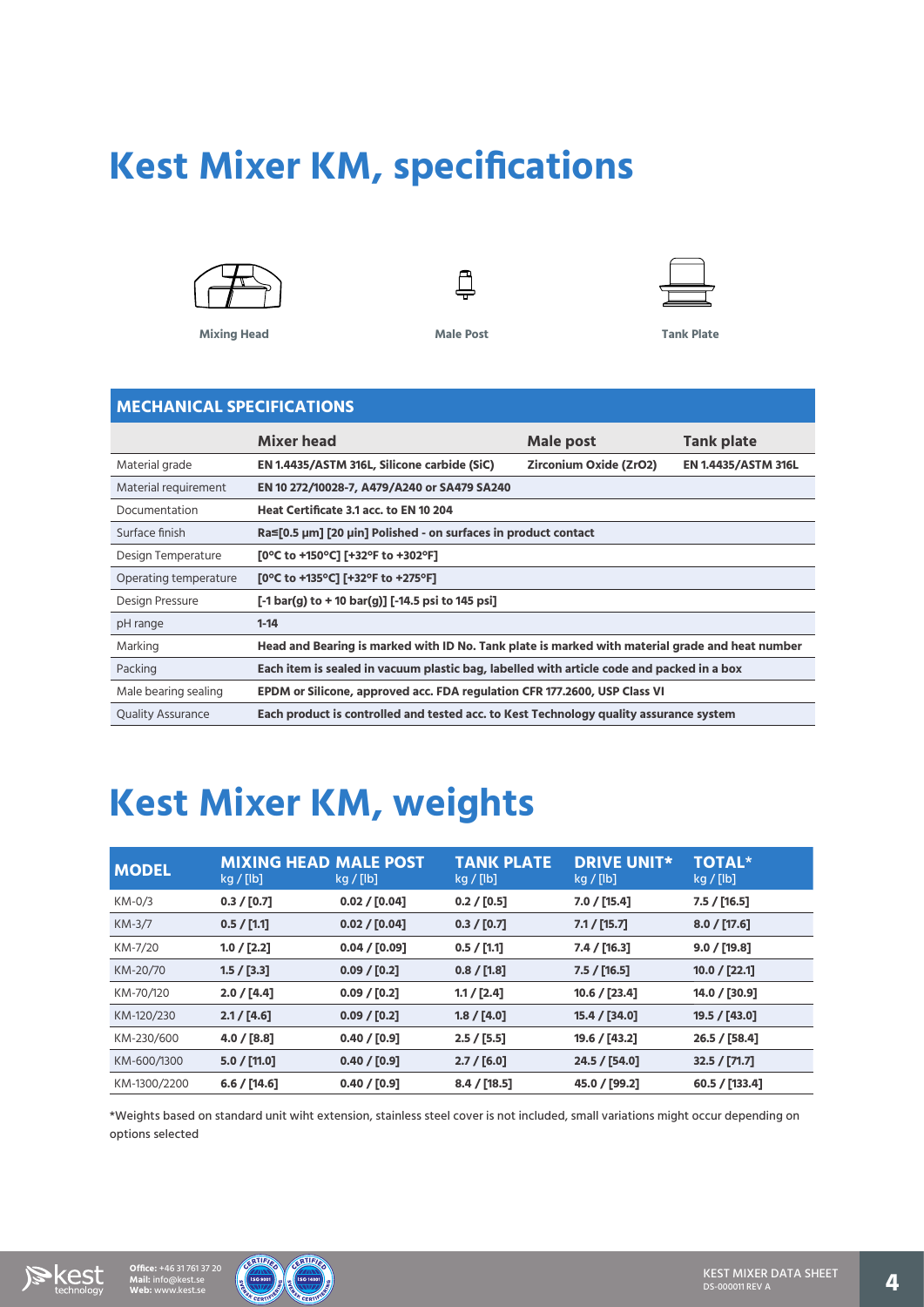### **Kest-Mixer ATEX, Drive unit specifications**





| <b>MODEL</b>         | <b>MOTOR POWER FREQUENCY</b><br>50/60Hz [kW] | [Hz]  | <b>CURRENT</b><br>230/400V [A] | <b>GEAR BOX</b><br><b>RATIO [i]</b> | <b>SPEED RANGE</b><br>[RPM] |
|----------------------|----------------------------------------------|-------|--------------------------------|-------------------------------------|-----------------------------|
| KM-0/3 ATEX          | 0.25/0.30                                    | 50/60 | 1.3/0.75                       | 1:7                                 | 50-490                      |
| KM-3/7 ATEX          | 0.25/0.30                                    | 50/60 | 1.3/0.75                       | 1:7                                 | 50-490                      |
| <b>KM-7/20 ATEX</b>  | 0.25/0.30                                    | 50/60 | 1.3/0.75                       | 1:7                                 | 50-490                      |
| <b>KM-20/70 ATEX</b> | 0.25/0.30                                    | 50/60 | 1.3/0.75                       | 1:7                                 | 50-490                      |
| KM-70/120 ATEX       | 0.55/0.68                                    | 50/60 | 2.4/1.4                        | 1:7                                 | 50-490                      |
| KM-120/230 ATEX      | 0.75/0.90                                    | 50/60 | 3.3/1.9                        | 1:7                                 | 50-490                      |
| KM-230/600 ATEX      | 1.10 / 1.30                                  | 50/60 | 4.7/2.7                        | 1:7                                 | 50-490                      |
| KM-600/1300 ATEX*    | 1.50/1.80                                    | 50/60 | 6.2/3.6                        | 1:7                                 | 50-490                      |
| KM-1300/2200 ATEX*   | 3.00/3.50                                    | 50/60 | 11.8/6.8                       | 1:10                                | 35-340                      |

\*The two largest drive units is supplied with a motor support, that can be fastened with an M8 bolt. The motor support reduces the stress on the tank plate, tank dish and drive unit flange. The motor support is also providing the possibility to adjust the outer driving head to perfectly align with the tank plate.

| <b>DRIVE UNIT SPECIFICATIONS</b> |                                                                                        |  |  |  |
|----------------------------------|----------------------------------------------------------------------------------------|--|--|--|
| Motor                            | One thermo element as standard                                                         |  |  |  |
| Design Temperature               | [0°C to +40°C] [+32°F to +104°F]                                                       |  |  |  |
| Protection class                 | <b>IP 55</b>                                                                           |  |  |  |
| Paint                            | Motor Epoxy paint RAL 7015, Flange and Gearbox Jotun RAL 9010                          |  |  |  |
| Gearbox oil                      | UH1 6, NSF H-1 rated FDA compliant                                                     |  |  |  |
| Marking                          | Each item is marked with article code                                                  |  |  |  |
| Packing                          | Each item is sealed in plastic bag, labelled with article code and packed in a box     |  |  |  |
| <b>Ouality Assurance</b>         | Each product is controlled and tested acc. to Kest Technology quality assurance system |  |  |  |





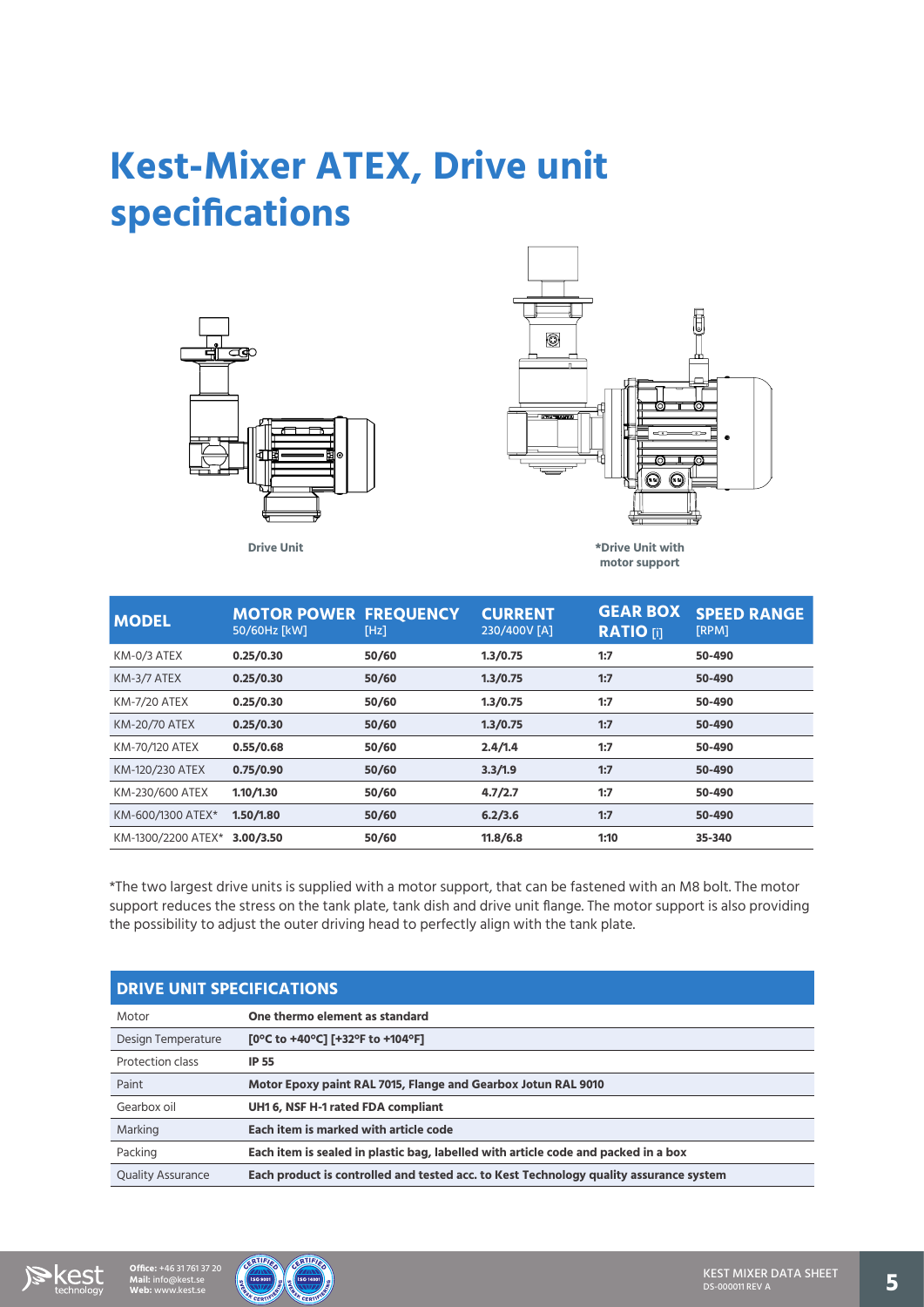# **Kest Mixer KM ATEX, Revolution Counter (optional)**

The Kest Mixer ATEX Revolution Counter is a sensor system that enables secure verification of the actual rotation of the shaft.

The unit consists of a Namur sensor, that is located on the Drive Unit flange.

The output signal from the sensor is 1 pulse/rotation.

For visual indication - A LED on the sensor housing is indicating with yellow light when the sensor gets a pulse.

| <b>MECHANICAL SPECIFICATIONS</b> |                                                                                        |                                                                                           |                                  |  |  |
|----------------------------------|----------------------------------------------------------------------------------------|-------------------------------------------------------------------------------------------|----------------------------------|--|--|
|                                  | <b>Sensor Housing</b>                                                                  | <b>Sensing face</b>                                                                       | <b>Cable</b>                     |  |  |
| Material grade                   | 1.4305 / AISI303                                                                       | <b>PBT</b>                                                                                | 5 meter, open ends               |  |  |
| Design Temperature               | [-25°C to +100°C] [-13°F to +212°F]                                                    |                                                                                           | [0°C to +40°C] [+32°F to +104°F] |  |  |
| Marking                          | Each item is marked with article code                                                  |                                                                                           |                                  |  |  |
| Packing                          | Each item is sealed in vacuum plastic bag and packed in a box                          |                                                                                           |                                  |  |  |
| <b>Quality Assurance</b>         | Each product is controlled and tested acc. to Kest Technology quality assurance system |                                                                                           |                                  |  |  |
| <b>Electrical Specifications</b> |                                                                                        |                                                                                           |                                  |  |  |
| Type                             | <b>NAMUR, NC</b>                                                                       |                                                                                           |                                  |  |  |
| Voltage                          | 5-25 V DC                                                                              |                                                                                           |                                  |  |  |
| <b>Rated Current</b>             | 200 mA                                                                                 |                                                                                           |                                  |  |  |
| Protection class                 | IP 67 (contacts)                                                                       |                                                                                           |                                  |  |  |
| Connection type sensor unit      | <b>Output: 4-pole male connection M12x1</b>                                            |                                                                                           |                                  |  |  |
| Socket wiring identification     |                                                                                        | 1: Power supply 5-25 V DC (Brown)<br>2: Pulse signal 5-25 V DC (Blue)<br>$3: -$<br>$4: -$ |                                  |  |  |
| Pulses                           | 1 pulse / rotation                                                                     |                                                                                           |                                  |  |  |



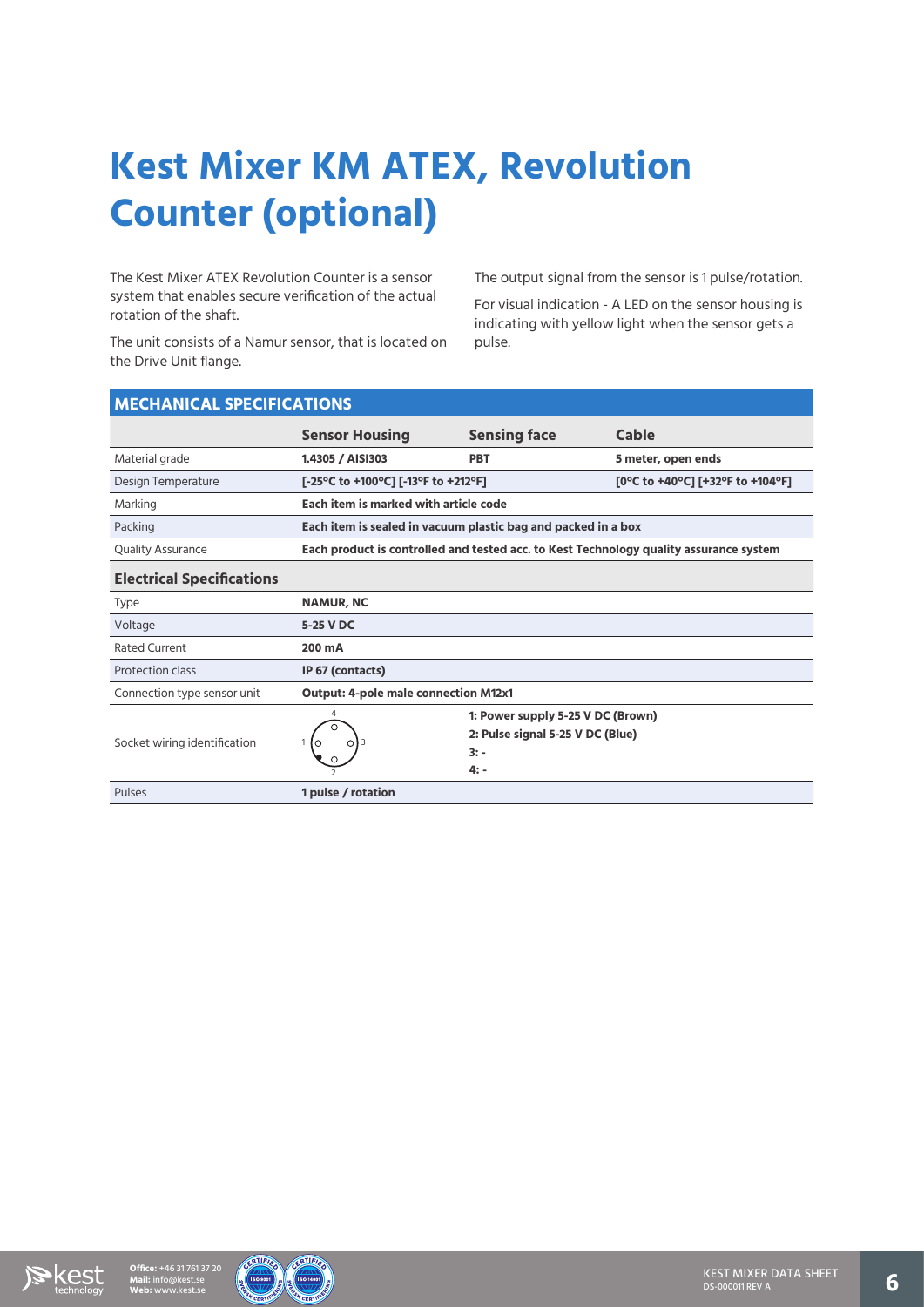### **Kest Mixer KM ATEX, Ref. No. list**

| <b>MODEL</b>         | <b>MIXING HEAD</b> | <b>MALE POST</b> | <b>TANK PLATE</b> |
|----------------------|--------------------|------------------|-------------------|
| KM-0/3 ATEX          | 100433             | 100562           | 100383            |
| KM-3/7 ATEX          | 100559             | 100562           | 100625            |
| <b>KM-7/20 ATEX</b>  | 101273             | 101530           | 100647            |
| <b>KM-20/70 ATEX</b> | 100451             | 100415           | 100396            |
| KM-70/120 ATEX       | 100650             | 100415           | 100546            |
| KM-120/230 ATEX      | 100713             | 100415           | 100712            |
| KM-230/600 ATEX      | 100442             | 101817           | 100537            |
| KM-600/1300 ATEX     | 100544             | 101817           | 100794            |
| KM-1300/2200 ATEX    | 101291             | 101817           | 101292            |

### **Kest-Mixer KM ATEX, drive unit - Ref.No list**

| <b>MODEL</b>        | <b>GAS</b> | <b>GAS</b><br><b>WITH REVOLU-</b><br><b>TION COUNTER</b> | <b>GAS &amp; DUST</b> | <b>GAS &amp; DUST</b><br><b>WITH REVOLU-</b><br><b>TION COUNTER</b> |
|---------------------|------------|----------------------------------------------------------|-----------------------|---------------------------------------------------------------------|
| KM-0/3 ATEX         | 102569     | 102570                                                   | 102405                | 102406                                                              |
| KM-3/7 ATEX         | 102561     | 102571                                                   | 102407                | 102408                                                              |
| <b>KM-7/20 ATEX</b> | 102562     | 102572                                                   | 102410                | 102409                                                              |
| KM-20/70 ATEX       | 102550     | 102573                                                   | 102403                | 102404                                                              |
| KM-70/120 ATEX      | 102564     | 102574                                                   | 102411                | 102413                                                              |
| KM-120/230 ATEX     | 102565     | 102575                                                   | 102415                | 102414                                                              |
| KM-230/600 ATEX     | 102566     | 102576                                                   | 102417                | 102416                                                              |
| KM-600/1300 ATEX    | 102551     | 102577                                                   | 102418                | 102419                                                              |
| KM-1300/2200 ATEX   | 102578     | 102579                                                   | 102420                | 102421                                                              |

### **Kest Mixer KM ATEX, options - Ref. No. list**

| <b>MODEL</b>         | <b>MIXING HEAD</b><br><b>ATTRACTOR*</b> | <b>MALE POST</b><br><b>TIGHTENING</b><br><b>TOOL*</b> | <b>MULTI TOOL*</b> | <b>WELDING TOOL</b> |
|----------------------|-----------------------------------------|-------------------------------------------------------|--------------------|---------------------|
| KM-0/3 ATEX          | 101620                                  | 100704                                                | 101006             | 100446              |
| KM-3/7 ATEX          | 101620                                  | 100704                                                | 101006             | 100923              |
| <b>KM-7/20 ATEX</b>  | 101436                                  | 102422                                                | 101342             | 100802              |
| <b>KM-20/70 ATEX</b> | 100571                                  | 102423                                                | 100655             | 100802              |
| KM-70/120 ATEX       | ۰                                       | 102423                                                | 100655             | 100780              |
| KM-120/230 ATEX      | $\blacksquare$                          | 102423                                                | 100655             | 100717              |
| KM-230/600 ATEX      | ۰                                       | 102424                                                | 101010             | 100800              |
| KM-600/1300 ATEX     | ٠                                       | 102424                                                |                    | 100717              |
| KM-1300/2200 ATEX    | ۰                                       | 102424                                                |                    | 101300              |

\*See separate data sheet

**Mail:** info@kest.se

**Office:** +46 31 761 37 20